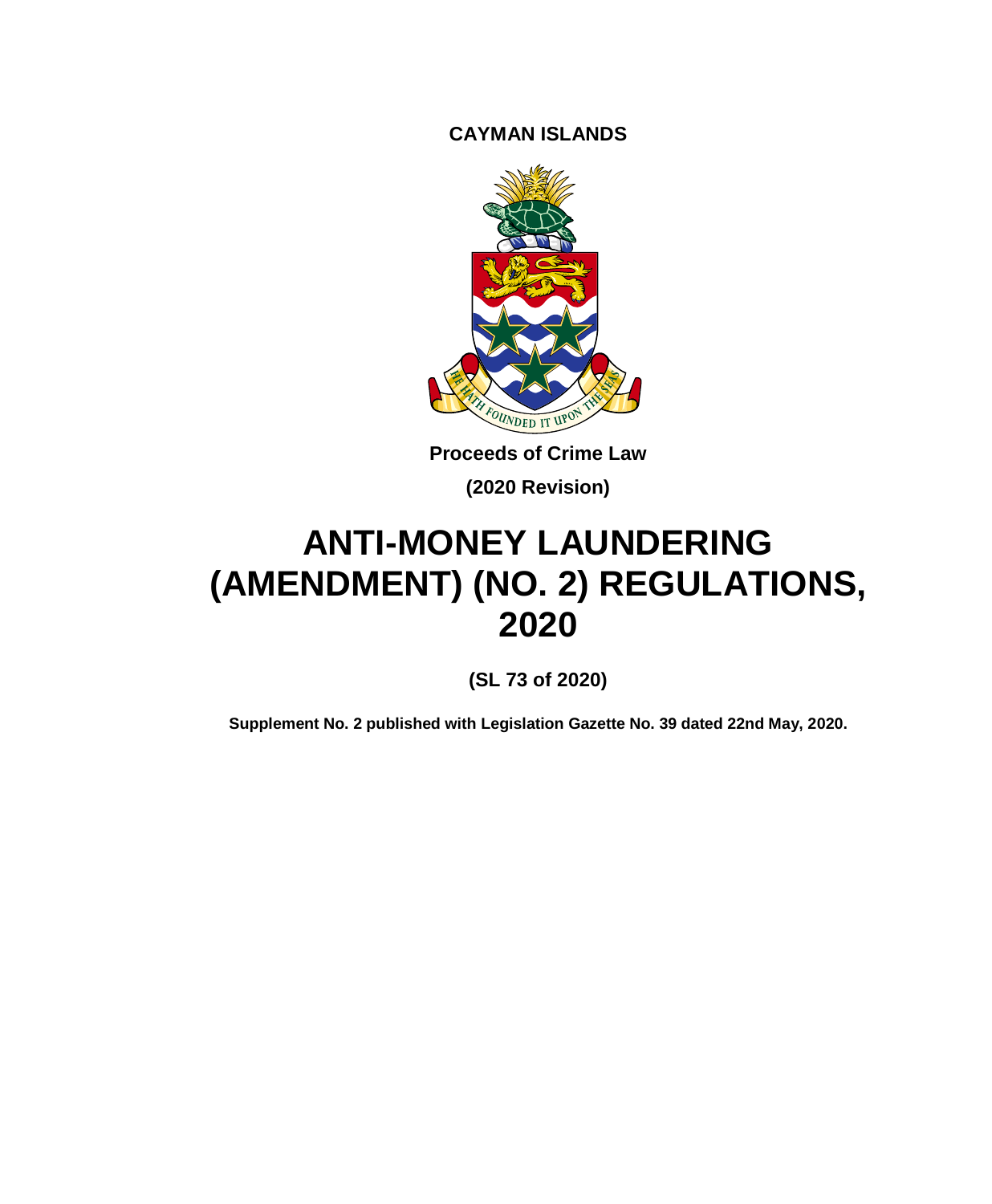## **PUBLISHING DETAILS**

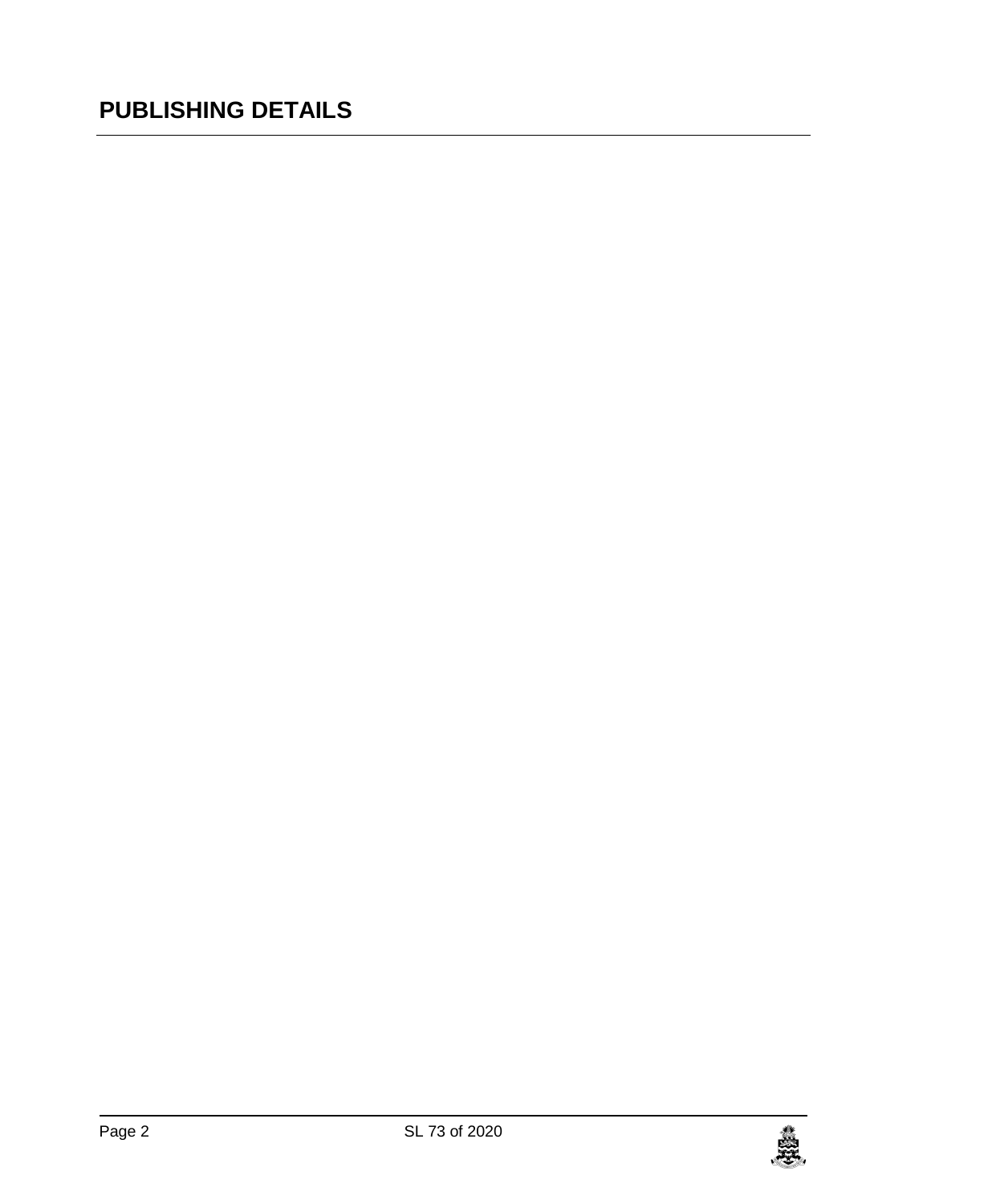## **CAYMAN ISLANDS**



**Proceeds of Crime Law**

**(2020 Revision)**

## **ANTI-MONEY LAUNDERING (AMENDMENT) (NO. 2) REGULATIONS, 2020**

**(SL 73 of 2020)**

## **Arrangement of Regulations**

| Regulation           |                                                                                             | Page |
|----------------------|---------------------------------------------------------------------------------------------|------|
| $\mathbf{1}$ .<br>2. | Amendment of regulation 2 of the Anti-Money Laundering Regulations (2020 Revision) -        |      |
|                      |                                                                                             |      |
| 3.                   |                                                                                             |      |
| 4.                   |                                                                                             |      |
| 5.                   |                                                                                             |      |
| 6.                   |                                                                                             |      |
| 7.                   |                                                                                             |      |
| 8.                   | Insertion of Part XA - identification and record-keeping requirements relating to transfers |      |

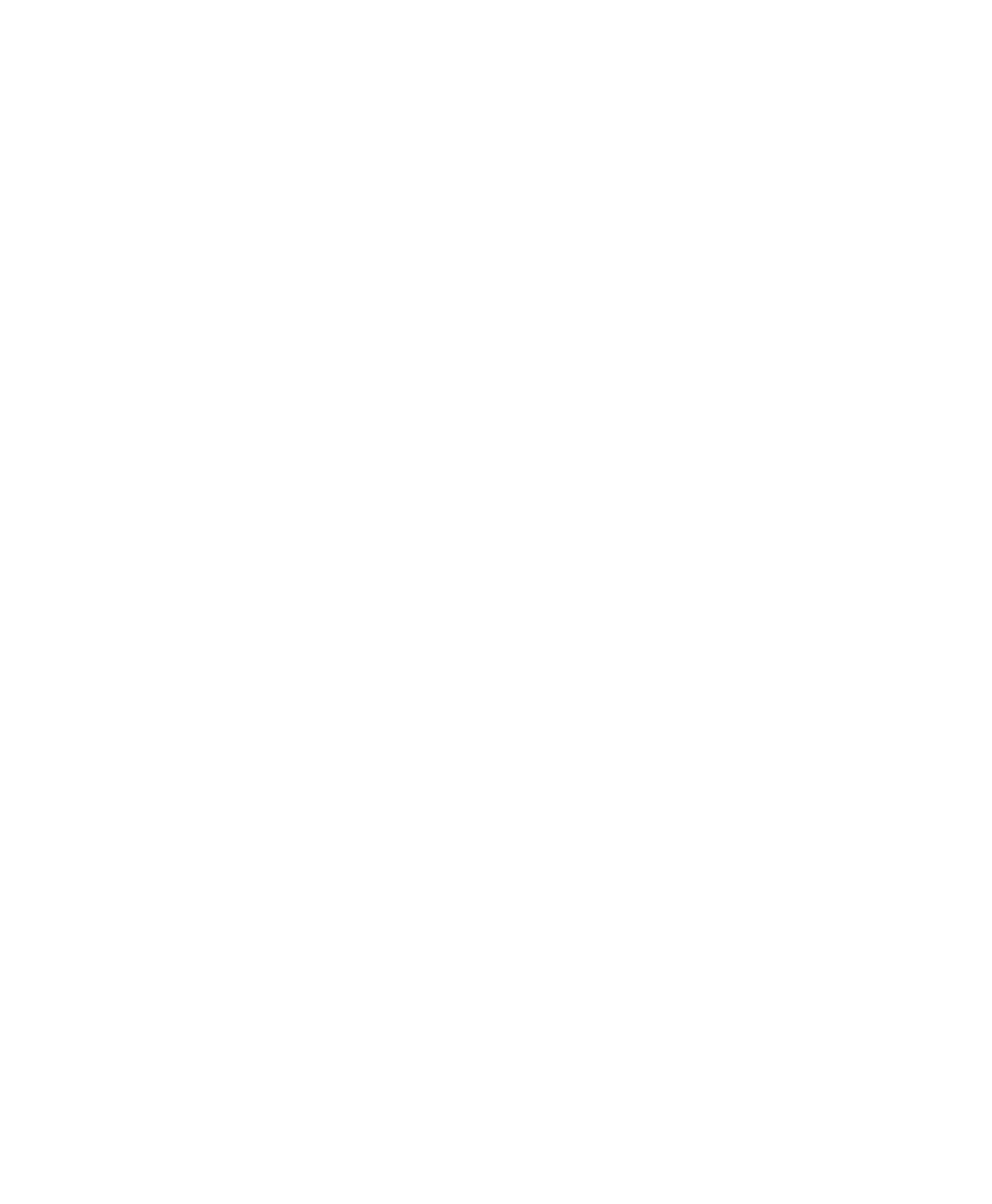## <span id="page-4-0"></span>**CAYMAN ISLANDS**



**Proceeds of Crime Law**

**(2020 Revision)**

## **ANTI-MONEY LAUNDERING (AMENDMENT) (NO. 2) REGULATIONS, 2020**

**(SL 73 of 2020)**

In exercise of the powers conferred by section 145 of the Proceeds of Crime Law (2020 Revision), the Cabinet makes the following Regulations —

## **1. Citation and commencement**

- **1**. (1) These Regulations may be cited as the Anti-Money Laundering (Amendment) (No. 2) Regulations, 2020.
	- (2) Regulation 8 shall come into force on such date as may be appointed by Order made by the Cabinet.

## <span id="page-4-1"></span>**2. Amendment of regulation 2 of the Anti-Money Laundering Regulations (2020 Revision) - definitions**

- **2**. The *Anti-Money Laundering Regulations (2020 Revision)*, in these Regulations referred to as the "principal Regulations", are amended in regulation 2 as follows —
	- (a) by inserting after the definition of the words "Financial Action Task Force", the following definition —

" "**Financial Action Task Force - style regional body**" means an associate member of the Financial Action Task Force comprised of states or territories which have collectively agreed to implement common counter-measures against money laundering, terrorist

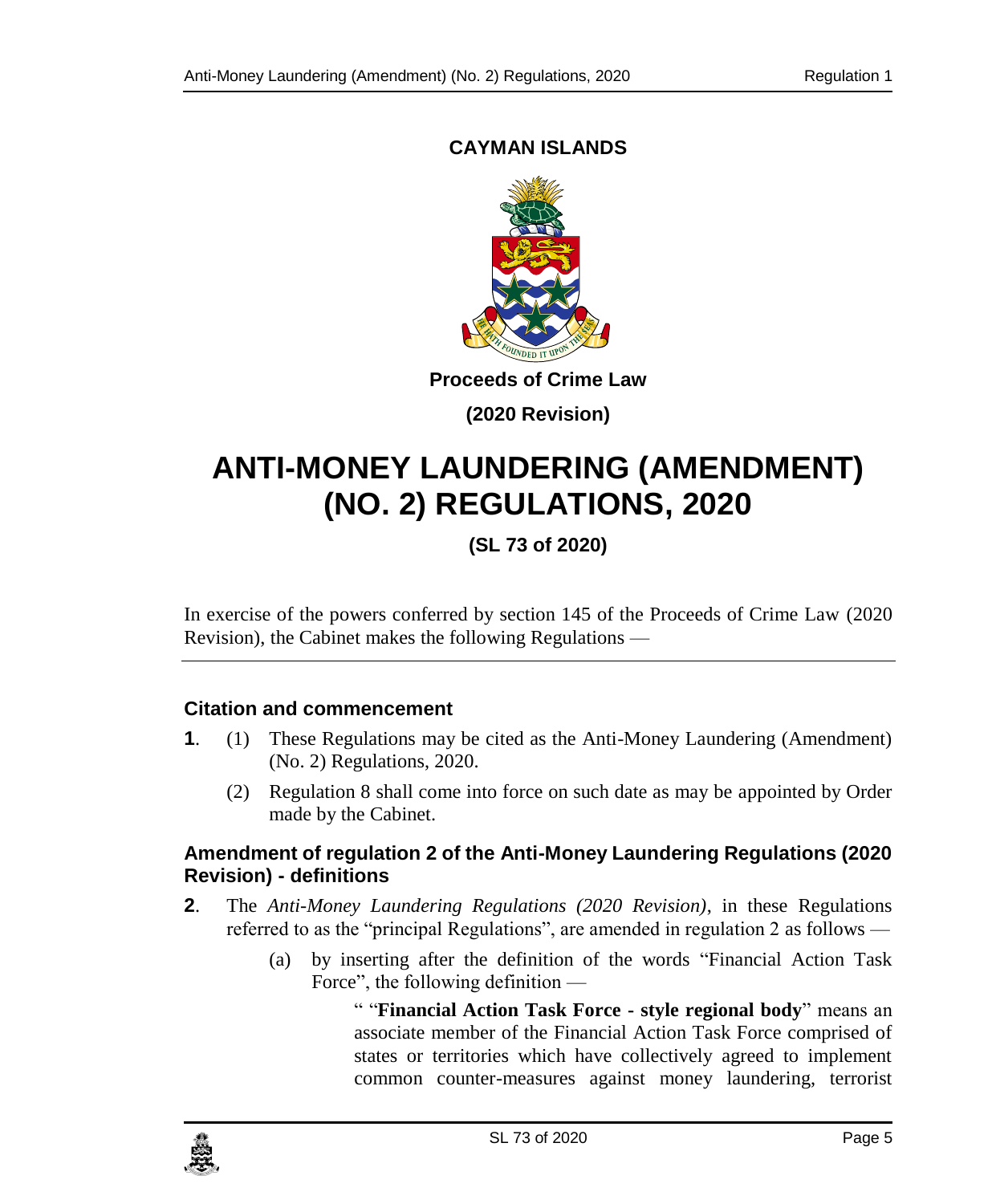financing and the proliferation of weapons of mass destruction, based on the policies developed and promoted by the Financial Action Task Force:":

(b) by deleting the definition of the words "overseas regulatory authority" and substituting the following definition —

" "**overseas regulatory authority**" means an authority which —

- (a) is located in a country other than the Islands that is a member of the Financial Action Task Force or a member of a Financial Action Task Force-style regional body; and
- (b) exercises a function corresponding to a statutory function of a Supervisory Authority in relation to relevant financial business in the Islands;"; and
- (c) by inserting after the definition of the words "unique identifier", the following definition —
	- " "**virtual asset service provider**" has the meaning assigned under section 3 of the *Virtual Asset (Service Providers) Law, 2020*;".

## <span id="page-5-0"></span>**3. Amendment of regulation 6 - group-wide programmes**

**3**. The principal Regulations are amended in regulation 6(1)(d) by inserting after the word "exchanged" the words ", including safeguards to prevent tipping-off".

## <span id="page-5-1"></span>**4. Amendment of regulation 11 - when customer due diligence is required**

- **4**. The principal Regulations are amended in regulation 11 as follows
	- (a) by renumbering regulation 11 as regulation 11(1); and
	- (b) by inserting after regulation  $(11)(1)$  as renumbered, the following paragraph —
		- "(2) Notwithstanding paragraph (1)(b), a virtual asset service provider shall undertake customer due diligence measures in respect of each one-off transaction it carries out.".

## <span id="page-5-2"></span>**5. Amendment of regulation 17 - failure to complete customer due diligence**

**5**. The principal Regulations are amended in regulation 17 by deleting the regulation heading and substituting the following regulation heading —

## "**Duty to perform enhanced due diligence**".

## <span id="page-5-3"></span>**6. Amendment of regulation 25 - eligible introducer**

- **6**. The principal Regulations are amended in regulation 25(1) as follows
	- (a) by deleting the words "regulation  $22(d)$ " and substituting the words "regulation  $22(1)(d)$ ";

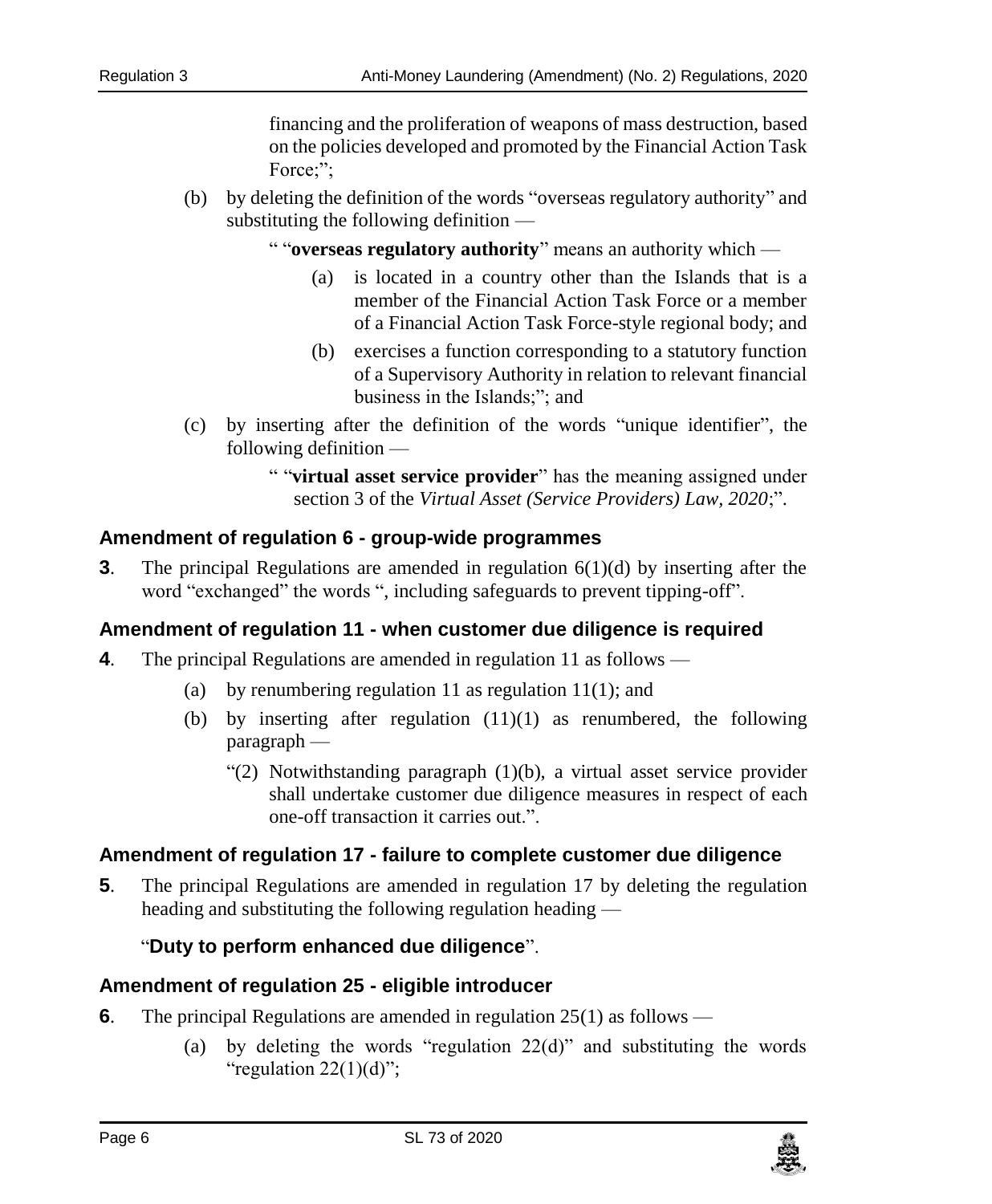- (b) in paragraph (d), by deleting the words "for business; and" and substituting the words "for business;"; and
- (c) by inserting after paragraph (d), the following paragraph —

"(da) that the introducer  $-$ 

- (i) is supervised or monitored by a Supervisory Authority or overseas regulatory authority; and
- (ii) has measures in place,

for compliance with customer due diligence and record keeping requirements; and".

## <span id="page-6-0"></span>**7. Amendment of regulation 35 - application of this Part**

**7**. The principal Regulations are amended in regulation 35 by inserting after paragraph (2), the following paragraph —

"(3) This Part does not apply to transfers of virtual assets.".

## <span id="page-6-1"></span>**8. Insertion of Part XA - identification and record-keeping requirements relating to transfers of virtual assets**

**8**. The principal Regulations are amended by inserting after Part X, the following Part —

## **"PART XA - Identification and record-keeping requirements relating to transfers of virtual assets**

## **Definitions under Part XA**

**49A.**In this Part —

"**batch file transfer of virtual assets**" means several individual transfers of virtual assets which are bundled together for transmission;

"**beneficiary**" has the meaning assigned under section 2 of the *Virtual Asset (Service Providers) Law, 2020*;

"**beneficiary virtual asset service provider**" means a virtual asset service provider which receives a transfer of virtual assets on behalf of a beneficiary;

"**intermediary virtual asset service provider**" means a virtual asset service provider which —

- (a) participates in the execution of a transfer of virtual assets; and
- (b) is not the originating virtual asset service provider or the beneficiary virtual asset service provider;

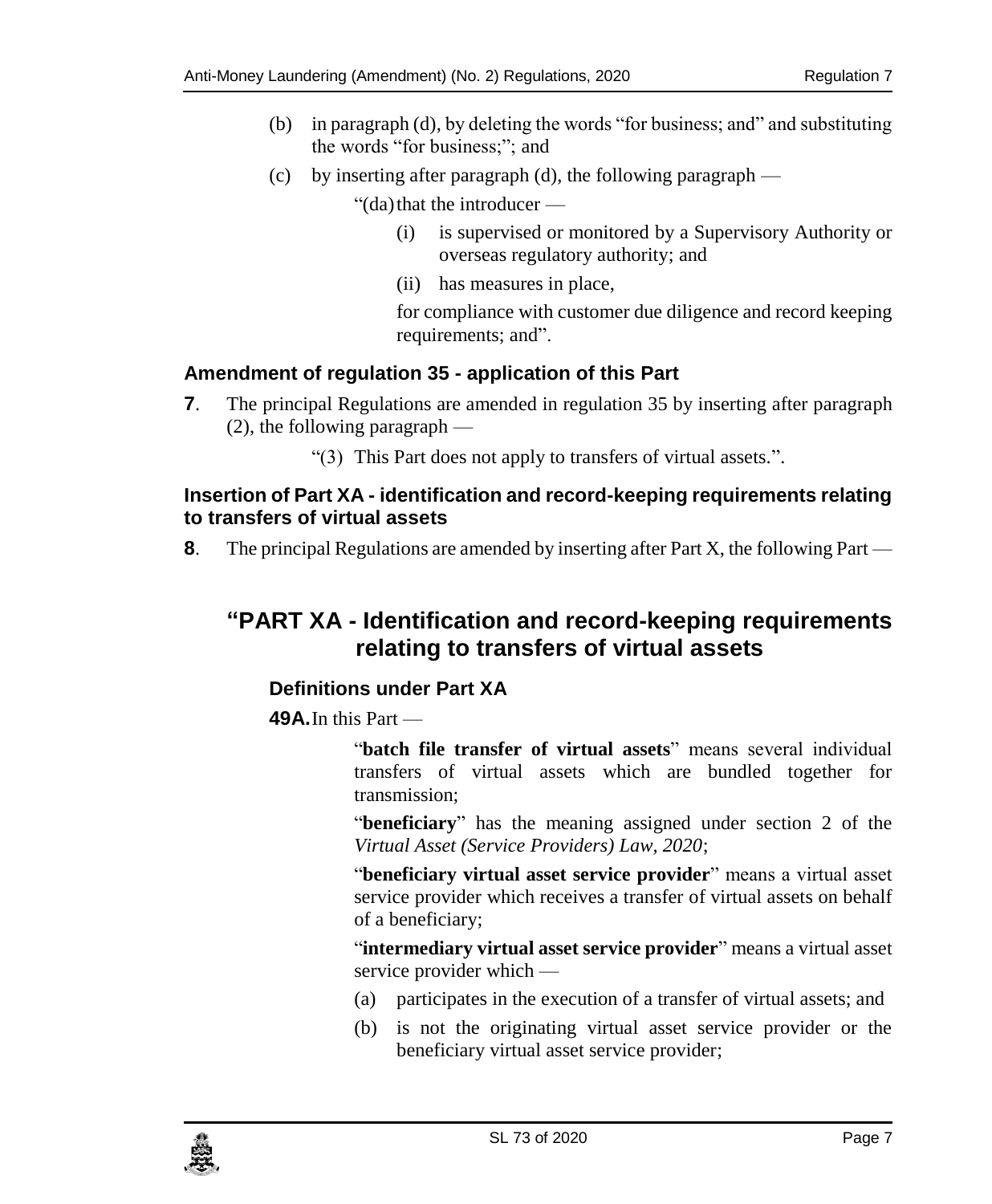"**obliged entity**" has the meaning assigned under section 2 of the *Virtual Asset (Service Providers) Law, 2020*;

"**originating virtual asset service provider**" means a virtual asset service provider which conducts a transfer of virtual assets on behalf of an originator;

"**originator**" has the meaning assigned under section 2 of the *Virtual Asset (Service Providers) Law, 2020*; and

"**transfer of virtual asset**" has the meaning assigned under section 2 of the *Virtual Asset (Service Providers) Law, 2020*.

## **Application of this Part**

**49B.**This Part applies to transfers of virtual assets.

## **Transfers of virtual assets to a beneficiary**

- **49C.**(1) An originating virtual asset service provider shall, when conducting a transfer of virtual assets to a beneficiary, collect and record the following information —
	- (a) the name of the originator and the beneficiary;
	- (b) where an account is used to process the transfer of virtual assets  $by$  —
		- (i) the originator, the account number of the originator; or
		- (ii) the beneficiary, the account number of the beneficiary;
	- (c) the address of the originator, the number of a Governmentissued document evidencing the originator's identity or the originator's customer identification number or date and place of birth; and
	- (d) where an account is not used to process the transfer of virtual assets, the unique transaction reference number that permits traceability of the transaction.
	- (2) An originating virtual asset service provider shall, before conducting the transfer of virtual assets, verify the information on the originator under paragraph (1) on the basis of documents, data or information that meet the requirements of regulation 20(1).
	- (3) An originating virtual asset service provider shall provide the information under paragraph (1) to the beneficiary virtual asset service provider or obliged entity simultaneously or concurrently with the transfer of virtual assets.
	- (4) An originating virtual asset service provider may provide the information under paragraph (1) to the beneficiary virtual asset service provider or obliged entity directly by attaching the

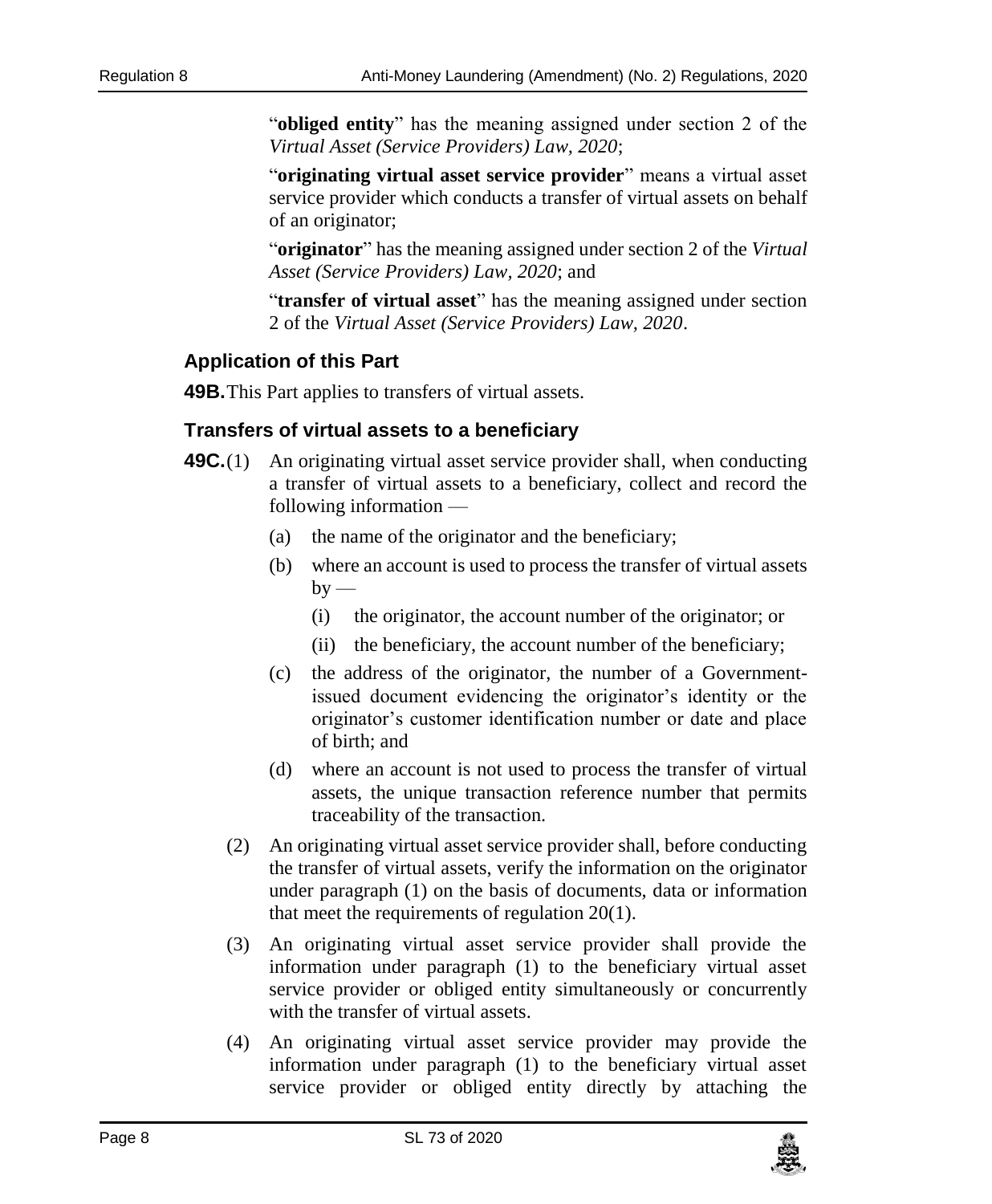information to the transfer of virtual assets or providing the information indirectly.

- (5) An originating virtual asset service provider shall ensure that transfers of virtual assets are conducted using a system which prevents the unauthorised disclosure of the information under paragraph (1) to a person other than the originating virtual asset service provider, the beneficiary virtual asset service provider or the obliged entity.
- (6) An originating virtual asset service provider shall, for at least five years, keep records of complete information on the originator and beneficiary which accompanies each transfer of virtual assets.

#### **Obligations of a beneficiary virtual asset service provider**

- **49D.**(1) A beneficiary virtual asset service provider shall, on receipt of a transfer of virtual assets, collect and record the following information —
	- (a) the name of the originator and the beneficiary;
	- (b) where an account is used to process the transfer of virtual assets  $by -$ 
		- (i) the originator, the account number of the originator; or
		- (ii) the beneficiary, the account number of the beneficiary;
	- (c) the address of the beneficiary, the number of a Governmentissued document evidencing the beneficiary's identity or the beneficiary's customer identification number or date and place of birth; and
	- (d) where an account is not used to process the transfer of virtual assets, the unique transaction reference number that permits traceability of the transaction.
	- (2) A beneficiary virtual asset service provider shall verify the accuracy of information on the beneficiary under paragraph (1) on the basis of documents, data or information that meets the requirements of regulation 20(1).
	- (3) A beneficiary virtual asset service provider shall, for at least five years, keep records of complete information on the originator and beneficiary which accompanies each transfer of virtual assets.

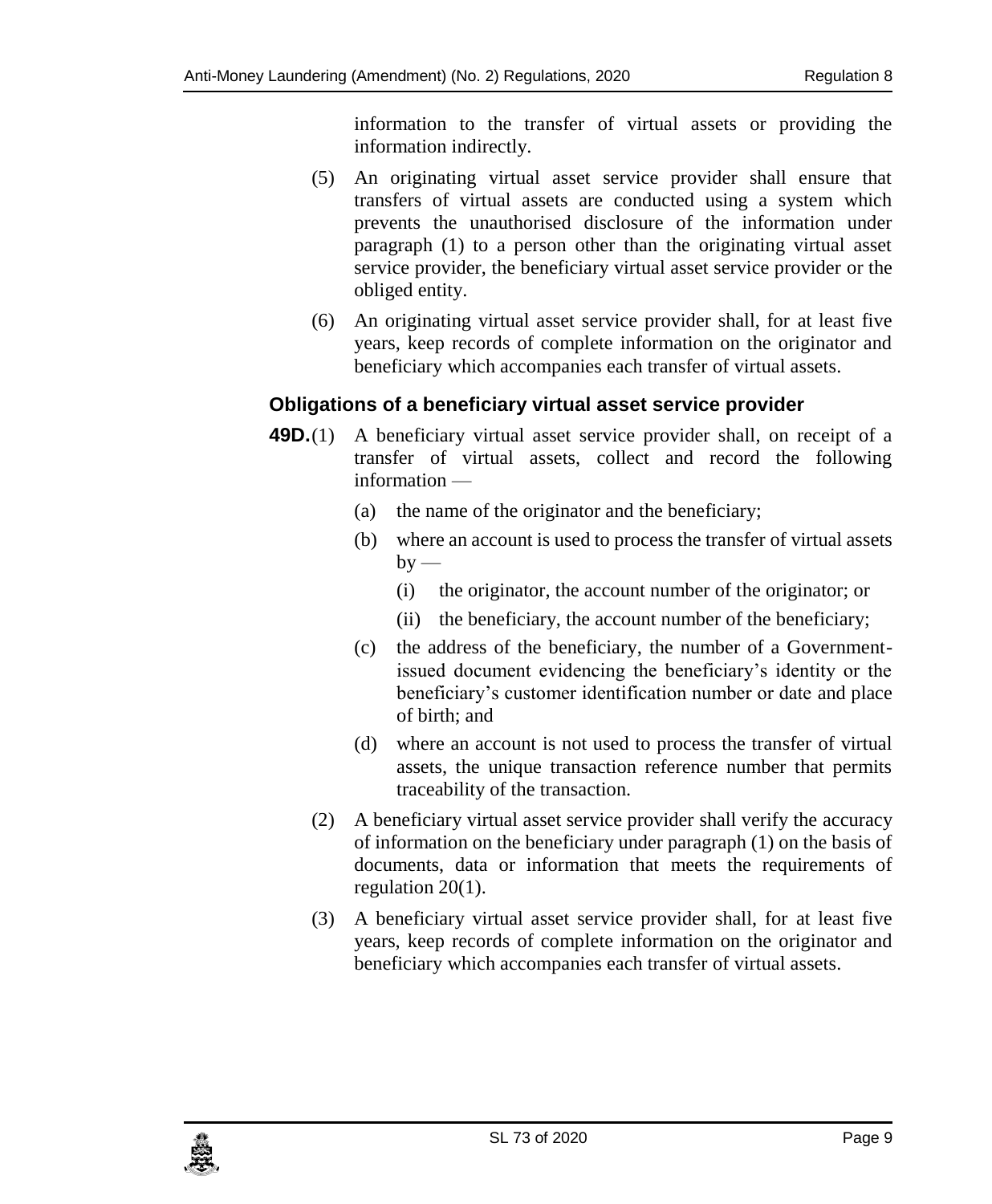## **Duty to produce information**

- **49E.**(1) A competent authority may, by notice in writing, require an originating virtual asset service provider or a beneficiary virtual asset service provider to provide information in respect of a transfer of virtual assets carried out under this Part.
	- (2) An originating virtual asset service provider or a beneficiary virtual asset service provider which receives a notice under paragraph (1) shall comply with that notice within the period and in the manner specified in the notice.

## **Batch file transfers of virtual assets**

- **49F.** (1) For batch file transfers of virtual assets from a single originator, regulation 49C(1) shall not apply to the individual transfers of virtual assets bundled together if —
	- (a) the batch file contains
		- (i) the name of the originator;
		- (ii) where an account is used to process the transfer of virtual assets by the originator, the account number of the originator;
		- (iii) the address of the originator, the number of a Government-issued document evidencing the originator's identity or the originator's customer identification number or date and place of birth; and
	- (b) the individual transfers of virtual assets carry the account number of the originator or a unique identifier.
	- (2) A batch file shall contain the name, account number or unique identifier of the beneficiary that is traceable in the beneficiary country.

#### **Obligations of a beneficiary virtual asset service provider**

**49G.** A beneficiary virtual asset service provider shall have effective procedures in place in order to detect whether, in the messaging or payment and settlement system or equivalent system used to effect a transfer of virtual assets, the information required under regulations 49C(1), 49F and 49N is obtained in accordance with these Regulations.

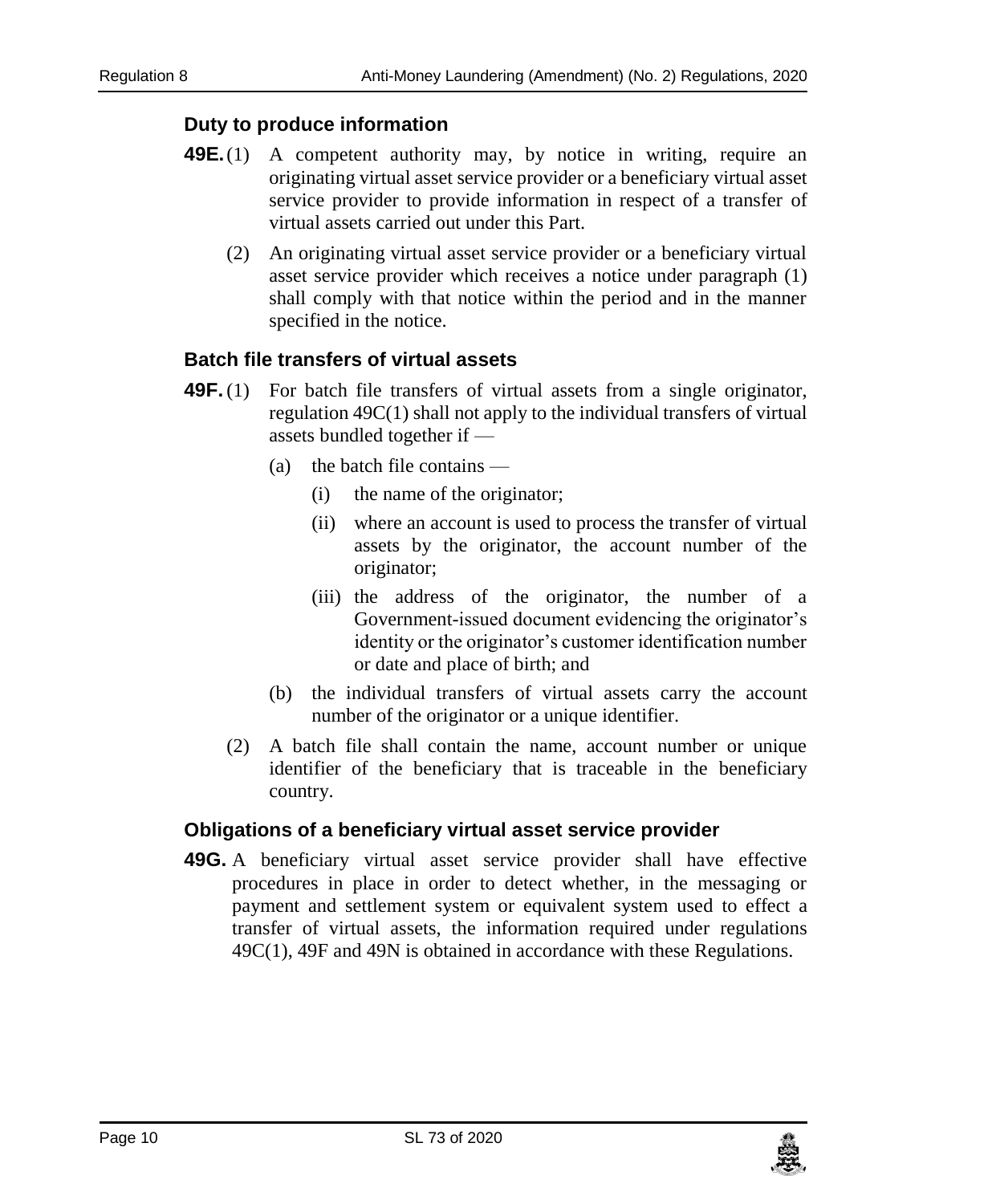## **Transfers of virtual assets with missing or incomplete information about the originator**

- **49H.**(1) An originating virtual asset service provider shall not execute transfers of virtual assets where the originating virtual asset service provider is unable to collect and maintain information on the originator and beneficiary as required under regulation 49C(1) and 49F.
	- (2) A beneficiary virtual asset service provider shall have effective systems in place to detect missing required information on both the originator and beneficiary.
	- (3) Where a beneficiary virtual asset service provider detects, when receiving transfers of virtual assets, that information on the originator required under this Part is missing or incomplete, the beneficiary virtual asset service provider shall either reject the transfer of virtual assets or request complete information on the originator.
	- (4) A beneficiary virtual asset service provider shall adopt risk-based policies and procedures for determining —
		- (a) whether to execute, reject or suspend a transfer of virtual assets; and
		- (b) the resulting procedures to be applied,

where the required originator or beneficiary information is incomplete.

- (5) Where an originating virtual asset service provider regularly fails to supply the required information on the originator, the beneficiary virtual asset service provider shall adopt reasonable measures to rectify noncompliance with these Regulations before —
	- (a) rejecting any future transfers of virtual assets from that originating virtual asset service provider;
	- (b) restricting its business relationship with that originating virtual asset service provider; or
	- (c) terminating its business relationship with that originating virtual asset service provider,

and the beneficiary virtual asset service provider shall report to the Financial Reporting Authority and to the relevant Supervisory Authority any such decision to restrict or terminate its business relationship with that originating virtual asset service provider.

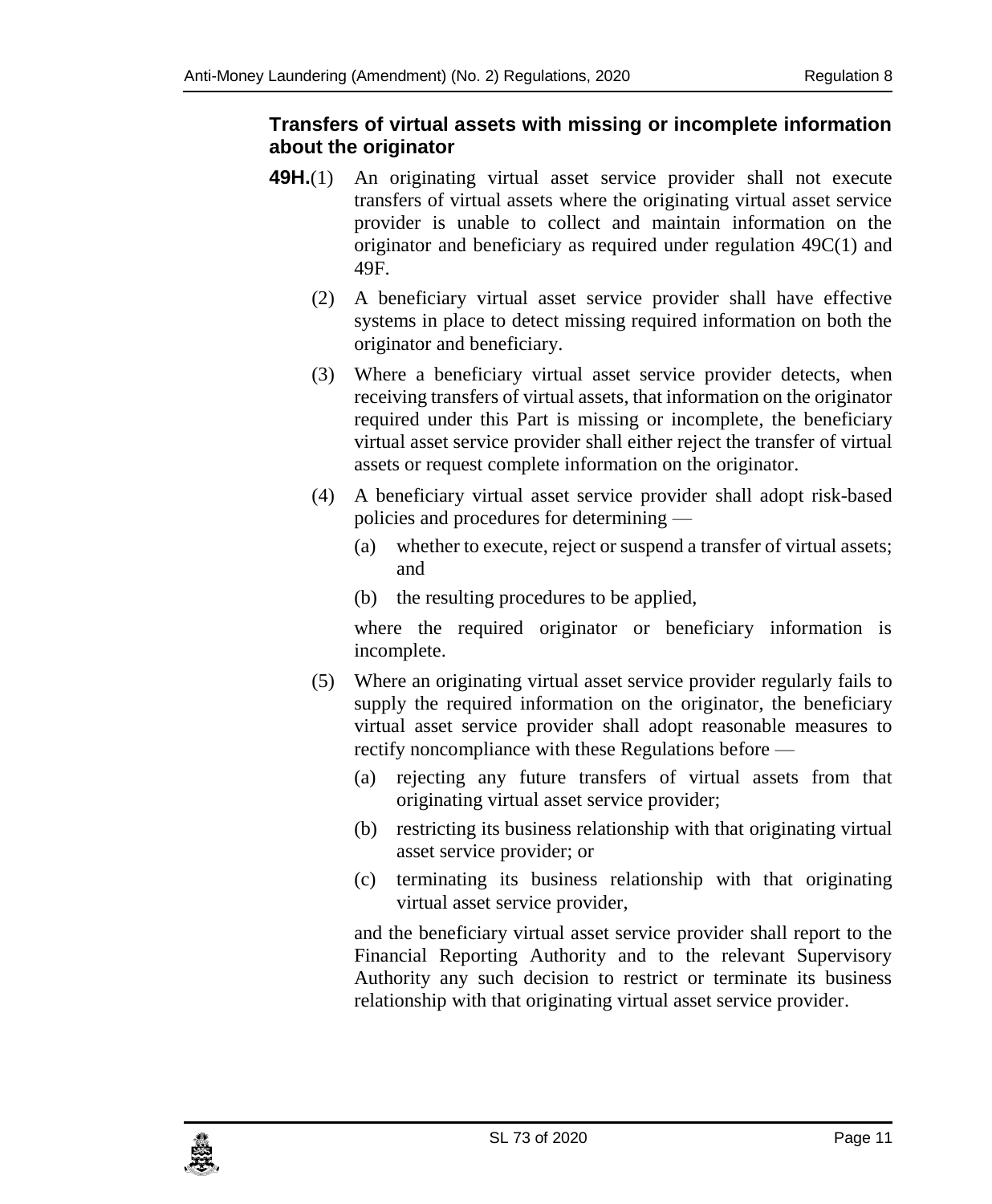#### **Assessment and reporting of suspicious transfers of virtual assets**

**49I.** A beneficiary virtual asset service provider shall consider incomplete information about the originator as a factor in assessing whether a transfer of virtual assets, or any related transaction, is suspicious and where it is determined that the transaction is suspicious, the suspicious transaction shall be reported to the Financial Reporting Authority in accordance with the Law.

#### **Information accompanying a transfer of virtual assets**

**49J.**An intermediary virtual asset service provider which participates in a transfer of virtual assets shall ensure that all information received on the originator and the beneficiary that accompanies a transfer of virtual assets is kept with the transfer of virtual assets.

## **Straight-through processing of transfers of virtual assets**

**49K.**An intermediary virtual asset service provider shall —

- (a) take reasonable measures, which are consistent with straightthrough processing, to identify transfers of virtual assets that lack required originator or beneficiary information; and
- (b) adopt risk-based policies and procedures for determining
	- (i) when to execute, reject or suspend a transfer of virtual assets; and
	- (ii) the resulting procedures to be applied,

where the required originator or beneficiary information is incomplete.

#### **Obligation of a virtual asset service provider to comply with requirements**

**49L.** A virtual asset service provider shall comply with all of the relevant requirements under this Part in the countries in which they operate, either directly or through the agents of the virtual asset service provider.

## **Obligation of a virtual asset service provider to file suspicious activity report**

- **49M.** A virtual asset service provider, that controls both the originating virtual asset service provider and the beneficiary virtual asset service provider, shall —
	- (a) consider the information from both the originating virtual asset service provider and the beneficiary virtual asset service provider to determine whether a suspicious activity report should be filed; and